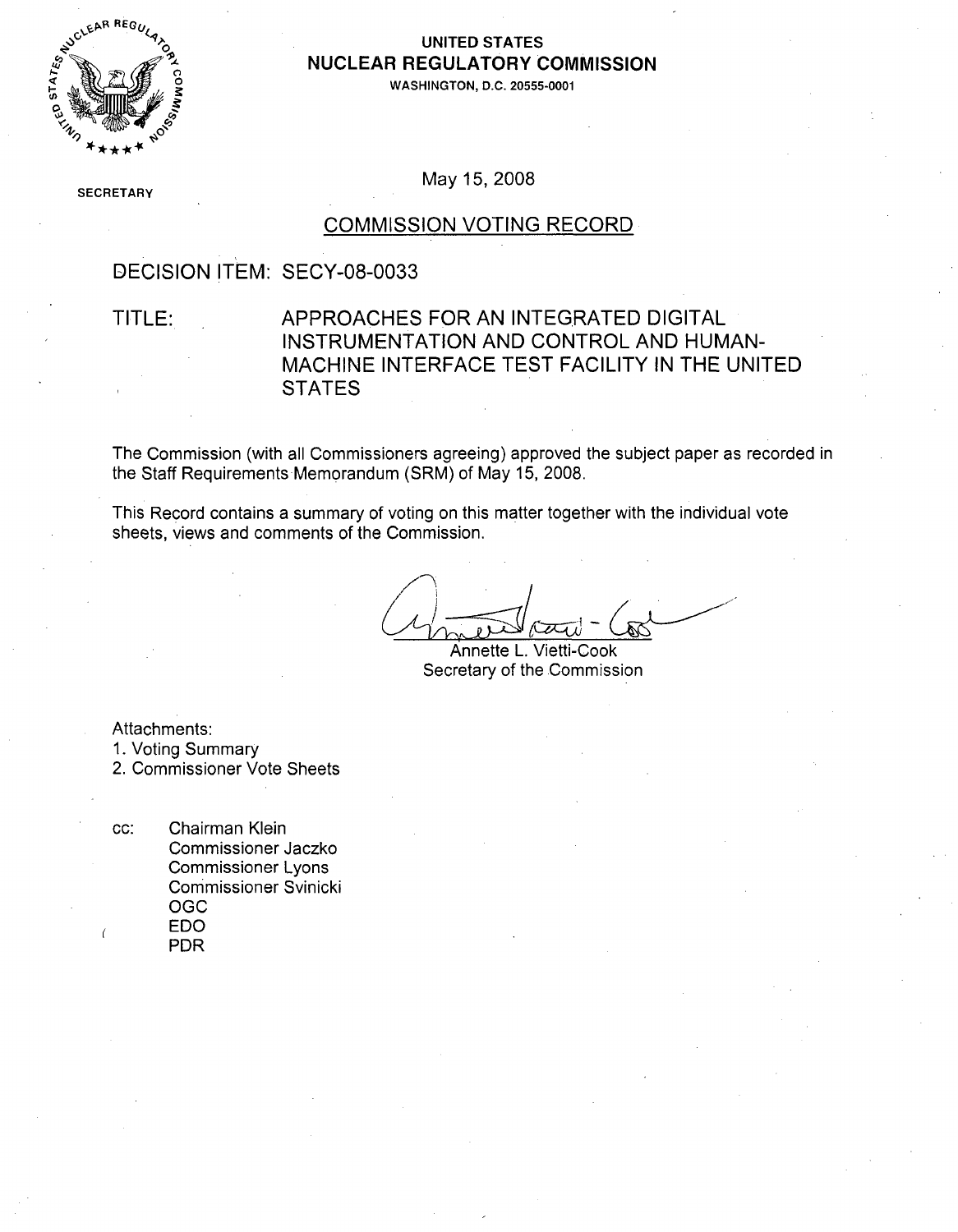### VOTING SUMMARY - SECY-08-0033

### RECORDED VOTES

|                       | <b>NOT</b><br>APRVD DISAPRVD ABSTAIN PARTICIP COMMENTS |                        | DATE |         |
|-----------------------|--------------------------------------------------------|------------------------|------|---------|
| CHRM. KLEIN           | X                                                      | $X \subset \mathbb{R}$ |      | 4/30/08 |
| COMR. JACZKO          | X                                                      | X                      |      | 5/1/08  |
| <b>COMR. LYONS</b>    | $\sf X$                                                | X                      |      | 4/10/08 |
| <b>COMR. SVINICKI</b> | X                                                      | Х                      |      | 5/8/08  |

### COMMENT RESOLUTION

In their vote sheets, all Commissioners approved the staffs recommendation and provided some additional comments. Subsequently, the comments of the Commission were incorporated into the guidance to staff as reflected in the SRM issued on May 15, 2008.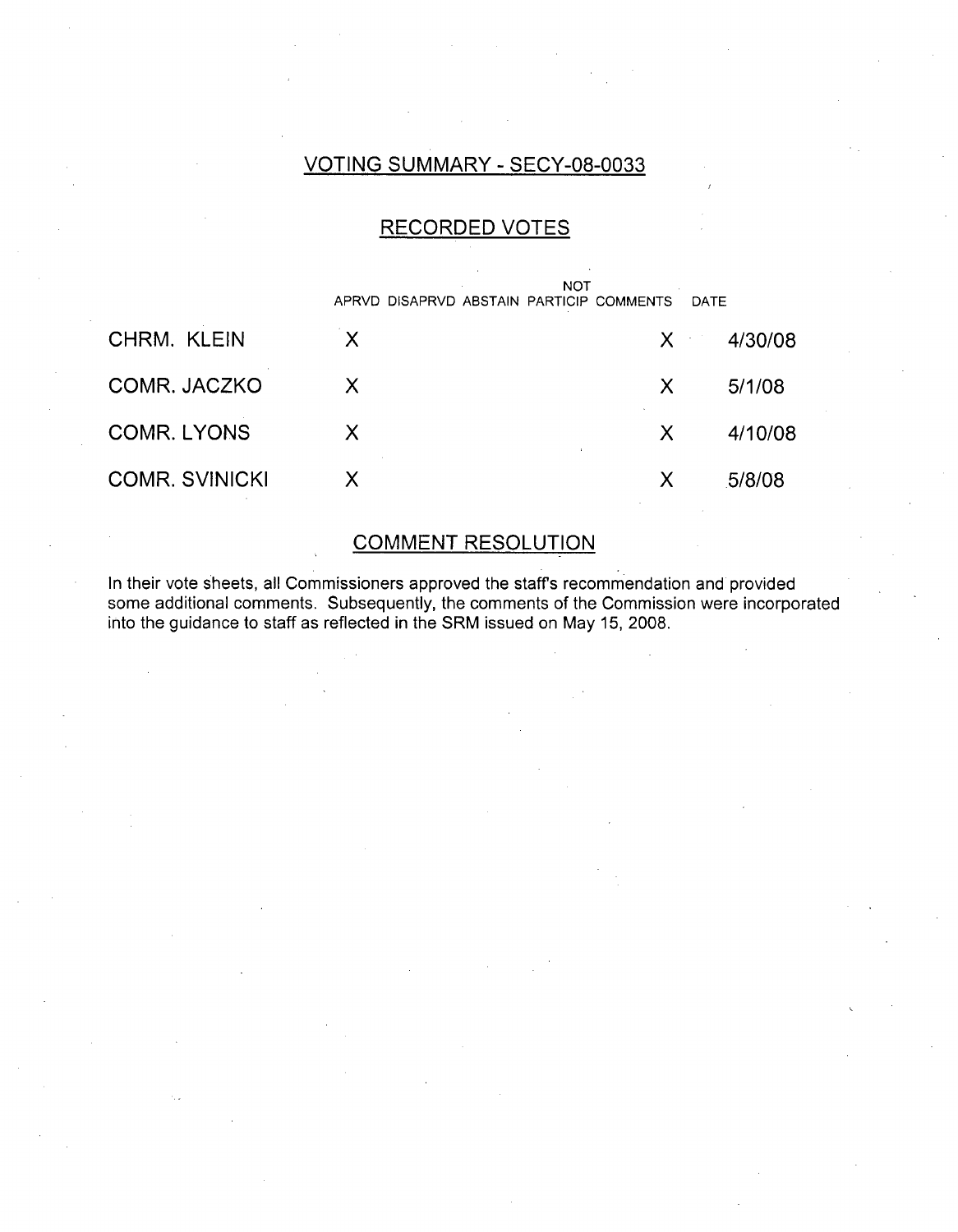### RESPONSE SHEET

| TO: | <b>Annette Vietti-Cook, Secretary</b> |  |
|-----|---------------------------------------|--|
|-----|---------------------------------------|--|

### FROM: CHAIRMAN KLEIN

SUBJECT: SECY-08-0033 - APPROACHES FOR AN INTEGRATED DIGITAL INSTRUMENTATION AND CONTROL AND HUMAN-MACHINE INTERFACE TEST FACILITY IN THE UNITED STATES

| Approved<br>XX           | <b>Disapproved</b>                    | <b>Abstain</b> |
|--------------------------|---------------------------------------|----------------|
| <b>Not Participating</b> |                                       |                |
| <b>COMMENTS:</b>         | <b>Attached</b><br><b>Below</b><br>XX | <b>None</b>    |

I appreciate the staff's efforts to solicit stakeholder input and analyze the options in response to the SRM on COMPBL-02-0001, and I agree with Commissioner Lyons' comments.

**SIGNATURE** 

 $\frac{4}{5}$  of  $\frac{6}{5}$ 

Entered on "STARS" Yes  $\angle$  No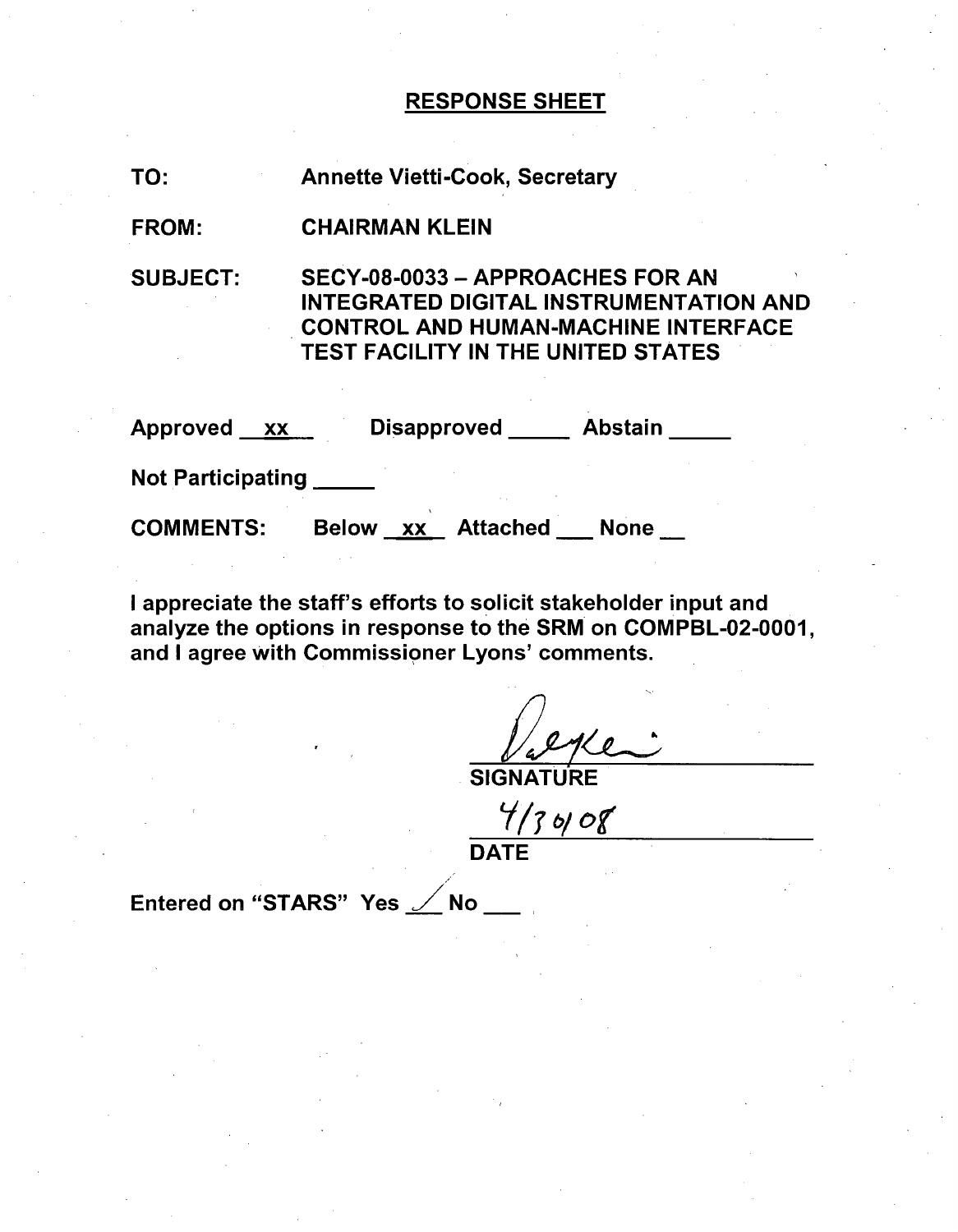# NOTATION VOTE

# RESPONSE SHEET

| TO:               | <b>Annette Vietti-Cook, Secretary</b>                                                                                                                                 |
|-------------------|-----------------------------------------------------------------------------------------------------------------------------------------------------------------------|
| FROM:             | <b>COMMISSIONER JACZKO</b>                                                                                                                                            |
| <b>SUBJECT:</b>   | SECY-08-0033 - APPROACHES FOR AN<br>INTEGRATED DIGITAL INSTRUMENTATION AND<br><b>CONTROL AND HUMAN-MACHINE INTERFACE</b><br><b>TEST FACILITY IN THE UNITED STATES</b> |
| Approved <u>X</u> | Disapproved <b>Abstain</b>                                                                                                                                            |
| Not Participating |                                                                                                                                                                       |
| <b>COMMENTS:</b>  | Below ___ Attached X __ None ___                                                                                                                                      |

SIGNATURE  $\mathcal{S}(\mathcal{C})$ DATE

Entered on "STARS" Yes X No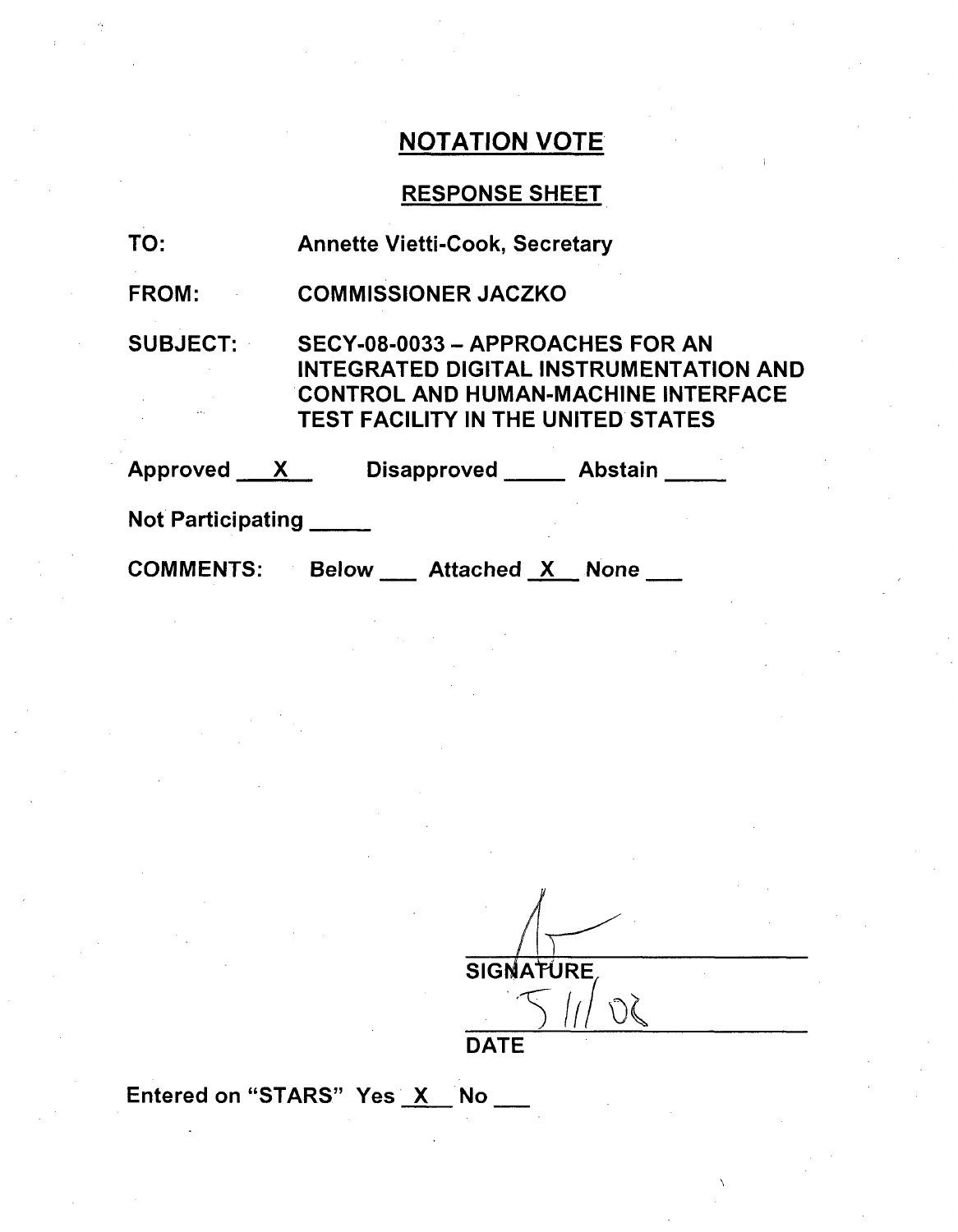#### Commissioner Jaczko's Vote on **SECY-08-0033** Approaches for an Integrated Digital Instrumentation and Control and Human-Machine Interface Test Facility in the United States

I support the staff's plans to manage digital instrumentation and control human machine interface using a NRC operated "hub and spoke" model.

Additionally, I would like to acknowledge Commissioner Lyons' dedication and leadership on digital systems issues. I also believe that the NRC should maintain independent assessment and evaluation capabilities of our employees and facilities to ensure we can adequately analyze the technical as well as policy aspects of this evolving technology. Similar to Commissioner Lyons' interests, I look forward to learning about the staff's plans to develop an NRC learning facility, especially in regards to simulators for new digital instrumentation and controls and new plant designs.

Regory B. Jaczko Date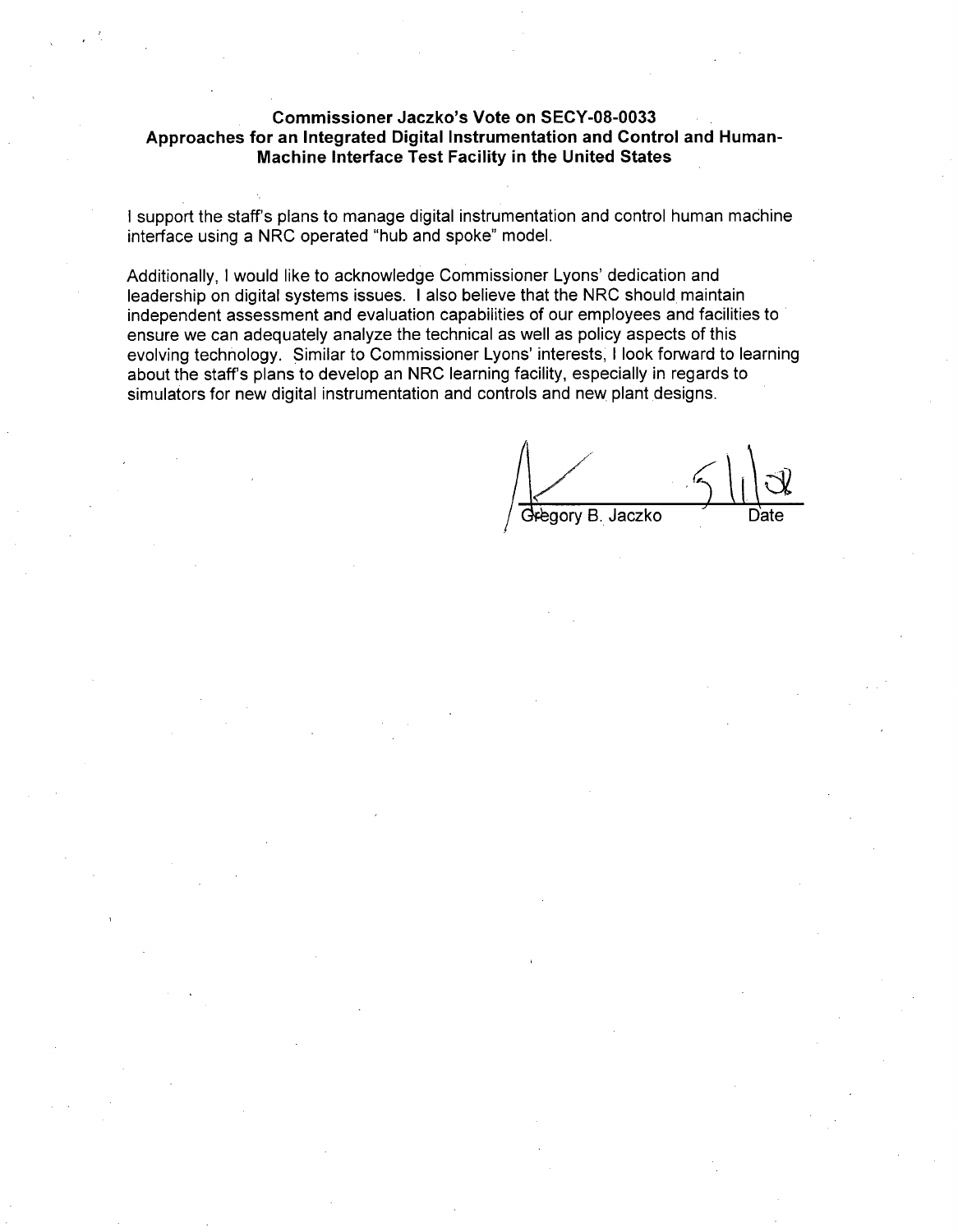# NOTATION VOTE

# RESPONSE SHEET

| TO:               | <b>Annette Vietti-Cook, Secretary</b>                                                                                                                                 |
|-------------------|-----------------------------------------------------------------------------------------------------------------------------------------------------------------------|
| <b>FROM:</b>      | <b>COMMISSIONER LYONS</b>                                                                                                                                             |
| <b>SUBJECT:</b>   | SECY-08-0033 - APPROACHES FOR AN<br>INTEGRATED DIGITAL INSTRUMENTATION AND<br><b>CONTROL AND HUMAN-MACHINE INTERFACE</b><br><b>TEST FACILITY IN THE UNITED STATES</b> |
|                   | Approved X Disapproved Abstain                                                                                                                                        |
| Not Participating |                                                                                                                                                                       |
| <b>COMMENTS:</b>  | Below Attached X None                                                                                                                                                 |

VOMS SIGNATURE **'**

4/ */* **/08** DATE

Entered on "STARS" Yes X No \_\_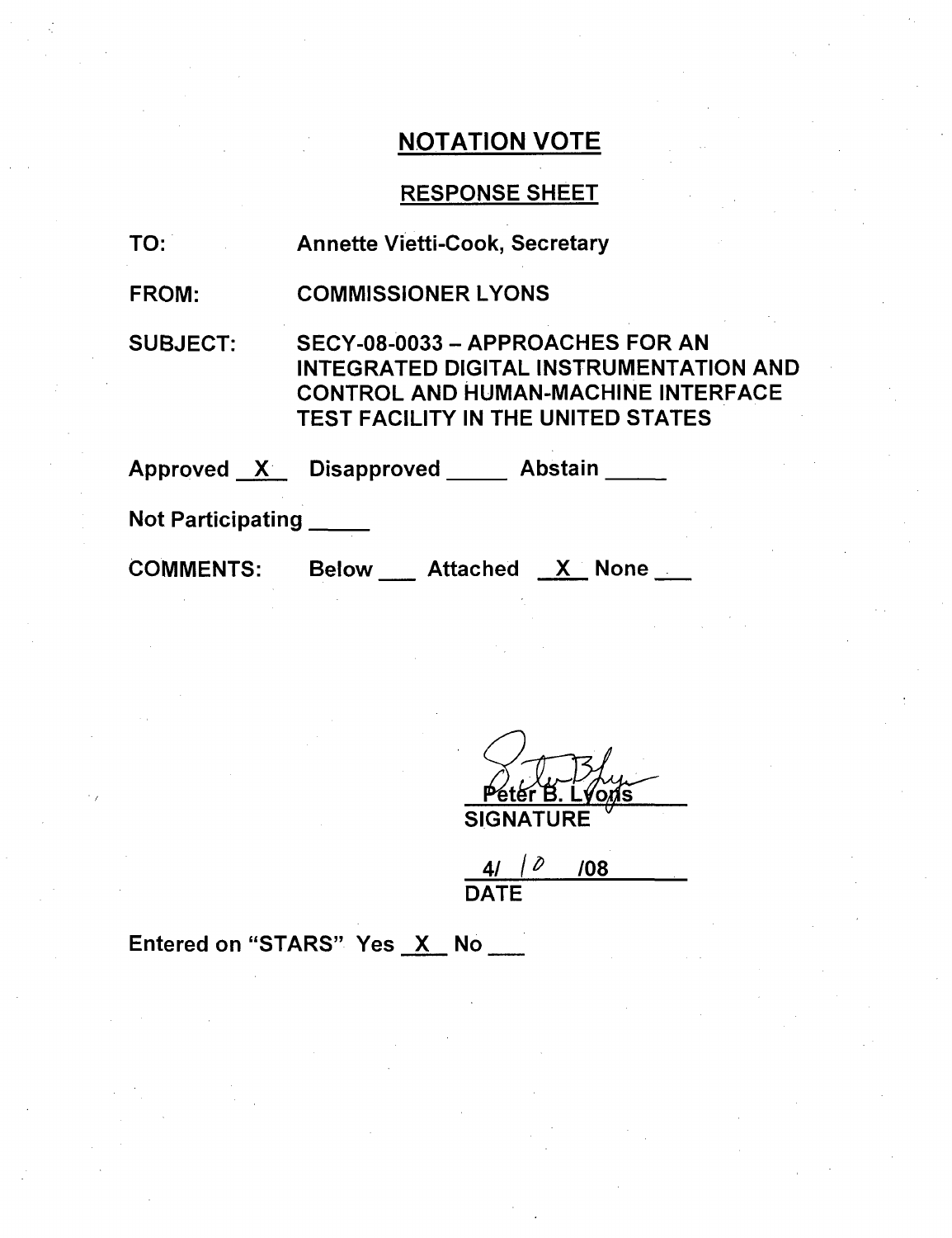#### Commissioner Lyons' Comments on **SECY-08-0033**

I approve the staffs recommendation for Option 1, the NRC Operated "Hub and Spoke" Model. I very much appreciate the staff's efforts in responding to the SRM on COMPBL-07-0001 by holding stakeholder workshops to explore options for a possible integrated research facility for digital instrumentation and controls (DI&Cs) and human-machine interfaces (HMIs). Although I am encouraged by the interest from some stakeholders in partnering with NRC on research in these areas, I am disappointed that none was interested in joint funding and support of an integrated research and test facility.

The extraordinary pace of technological development in digital systems and their application to nuclear power plant safety, control, and security systems will clearly continue into the future. Additionally, operational events involving digital systems continue to occur, indicating a need for ongoing improvement of NRC independent evaluation and assessment capabilities that keep pace with this advancing technology. Because of this and as I indicated in COMPBL-07-0001, **I** continue to believe that it is necessary to improve NRC's DI&C and HMI research and evaluation capability to maintain our future ability to independently evaluate the results of licensee, vendor, or applicant analyses during the licensing process, to establish sound technical licensing bases, to assess operating experience, to compete for skilled employees in a highly competitive job marketplace, and to train our NRC staff. A single integrated facility dedicated in whole or in part to all of these NRC needs would have been a highly effective and synergetic approach.

However, without funding partners and given the current NRC budgetary environment, I recognize that other alternatives are necessary, and I believe that Option 1 is the next best alternative. Regarding human capital concerns in this technical arena, I am exceedingly pleased with the staff's recent successes in hiring highly experienced new employees and with establishing a new NRC training course. It now remains for us to ensure that we develop a good track record in retaining such employees and providing a solid training pipeline in this technical area. I fully agree with the staff's comment that a lack of knowledgeable personnel in this area could delay realization of the full benefit of these technologies in the U.S. I further agree with workshop participants that the NRC can play a leadership role in workforce development activities within our regulatory purview. Therefore, **I** believe that staff should ensure careful consideration is given to **DI&C** and **HMI** educational activities within our current Congressional mandate to dispense the funds provided to us for such purposes for as long as Congress sees fit to provide such funds.

I am also pleased that another result from the workshops was the identification of the need to consider sustainability and obsolescence management of DI&C/HMI systems within our associated NRC Research Plan. Staff should continue its outreach to stakeholders such as those invited to these workshops in its updates to the DI&CIHMI Research Plan.

Finally, although Option 1 does not address the NRC's possible internal needs for a training facility, I understand from our recent Commission meeting that staff is actively engaged in formulating a plan, and I look forward to its results.

 $4/10/08$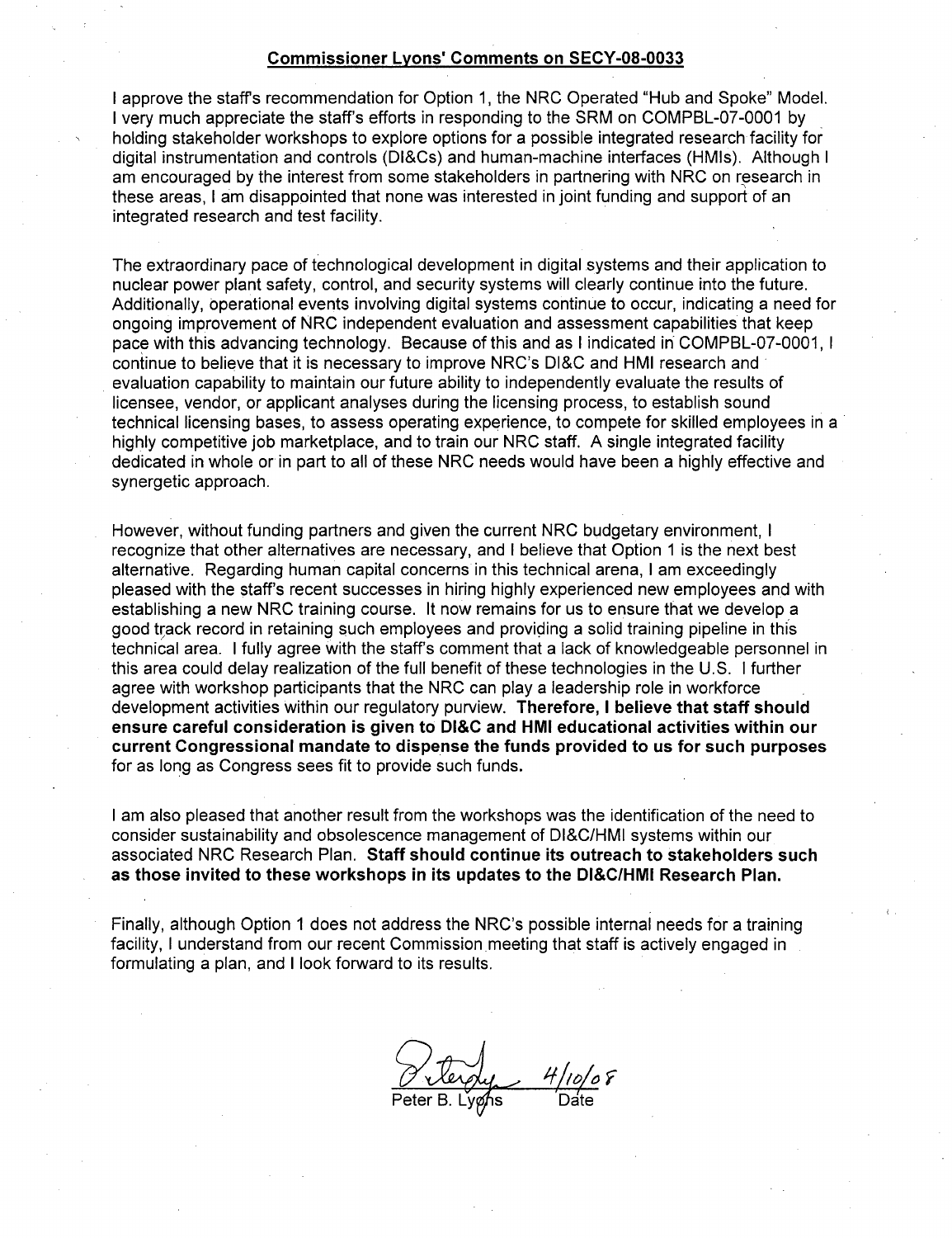### NOTATION VOTE

### RESPONSE SHEET

- TO: Annette Vietti-Cook, Secretary
- FROM: COMMISSIONER SVINICKI

SUBJECT: SECY-08-0033 - APPROACHES FOR AN INTEGRATED DIGITAL INSTRUMENTATION AND CONTROL AND HUMAN-MACHINE INTERFACE TEST FACILITY IN THE UNITED STATES

| Approved xx | <b>Disapproved</b> | <b>Abstain</b> |
|-------------|--------------------|----------------|
|-------------|--------------------|----------------|

Not Participating **\_**

COMMENTS: Below Attached xx None

SIGNATURE

 $\frac{S - P - O}{\text{DATE}}$ 

Entered on "STARS" Yes  $\sqrt{N}$